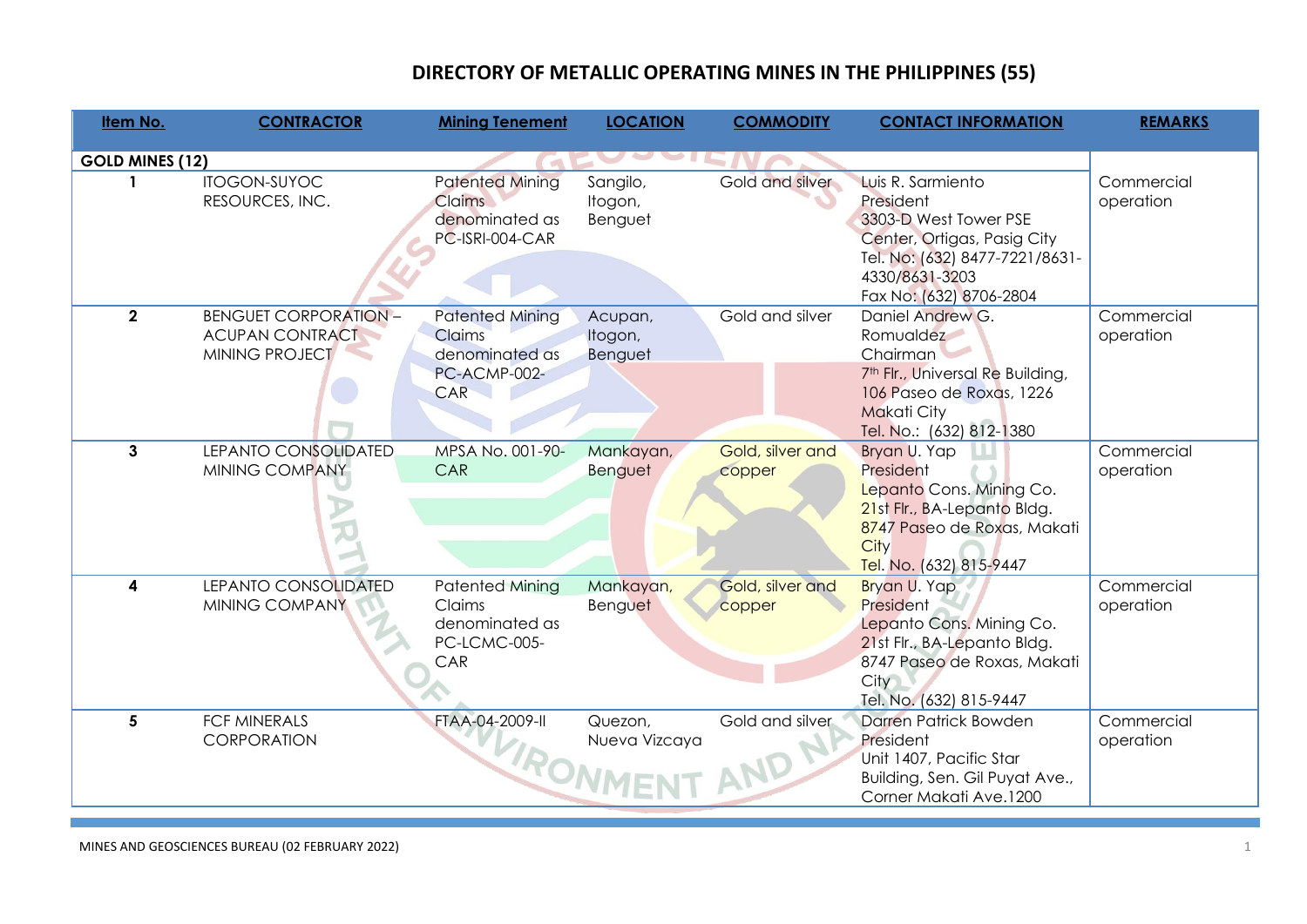| Item No.       | <b>CONTRACTOR</b>                                           | <b>Mining Tenement</b>                                                                   | <b>LOCATION</b>                                  | <b>COMMODITY</b>       | <b>CONTACT INFORMATION</b>                                                                                                                                                                   | <b>REMARKS</b>                       |
|----------------|-------------------------------------------------------------|------------------------------------------------------------------------------------------|--------------------------------------------------|------------------------|----------------------------------------------------------------------------------------------------------------------------------------------------------------------------------------------|--------------------------------------|
|                |                                                             |                                                                                          |                                                  |                        | Makati City<br>Tel. No. (632) 659-5662<br>Fax No. (632) 846-8507                                                                                                                             |                                      |
| 6              | <b>FILMINERA RESOURCES</b><br>CORPORATION                   | MPSA Nos. 095-<br>97-V, 255-2007-V-<br>Amended I and<br><b>Patented Mining</b><br>Claims | Aroroy,<br>Masbate                               | Gold and silver        | Crispiniano G. Acosta<br>President<br>3rd Flr. Corinthian Plaza Bldg.,<br>121c Paseo de Roxas,<br>Legaspi Village, 1229 Makati<br>City<br>Tel. No: (632) 811-3451,<br>Fax No: (632) 811-3463 | Commercial<br>operation              |
| $\overline{ }$ | APEX MINING COMPANY<br>INC.<br>m<br>$\overline{\mathbf{U}}$ | <b>MPSA No. 225-</b><br>2005-XI                                                          | Maco,<br>Compostela<br>Valley                    | Gold and silver        | Luis R. Sarmiento<br>President<br>3304B West Tower, PSE<br>Centre, Exchange Road,<br>Ortigas Center, Pasig City<br>Tel No: (632) 706-2805/706-<br>2006/706-2804                              | Commercial<br>operation              |
| 8              | PHILSAGA MINING<br><b>CORPORATION</b>                       | <b>MPSA No. 262-</b><br>2008-XIII                                                        | <b>Bunawan</b> and<br>Rosario,<br>Agusan del Sur | <b>Gold and silver</b> | Atty. Raul C. Villanueva<br>President<br>C.P. Garcia Highway, Brgy.<br>Sasa, Buhangin District,<br>Davao City<br>Tel No: (082) 235-0045 to 47<br>Fax No. (032) 235-0045 loc<br>1128          | Commercial<br>operation              |
| 9              | <b>TMC-Tribal Mining</b><br>Corporation                     | MPSA No. 090-97-<br>XI                                                                   | T'boli, South<br>Cotabato                        | <b>Gold and silver</b> | Atty. Eumir Ernesto P. Tiamzon<br>President and CEO<br>Purok Tanco, Brgy.<br>Poblacion, T'boli, South<br>Cotabato<br>Telefax: (083) 237-1037                                                 | Commercial<br>operation              |
| 10             | <b>GREENSTONE RESOURCES</b><br>CORPORATION                  | <b>MPSA No. 184-</b><br>2002-XIII                                                        | Alegria, Mainit,<br>Tubod and                    | Gold and silver        | Anthony B. Quijano<br>President                                                                                                                                                              | <b>Under Care and</b><br>Maintenance |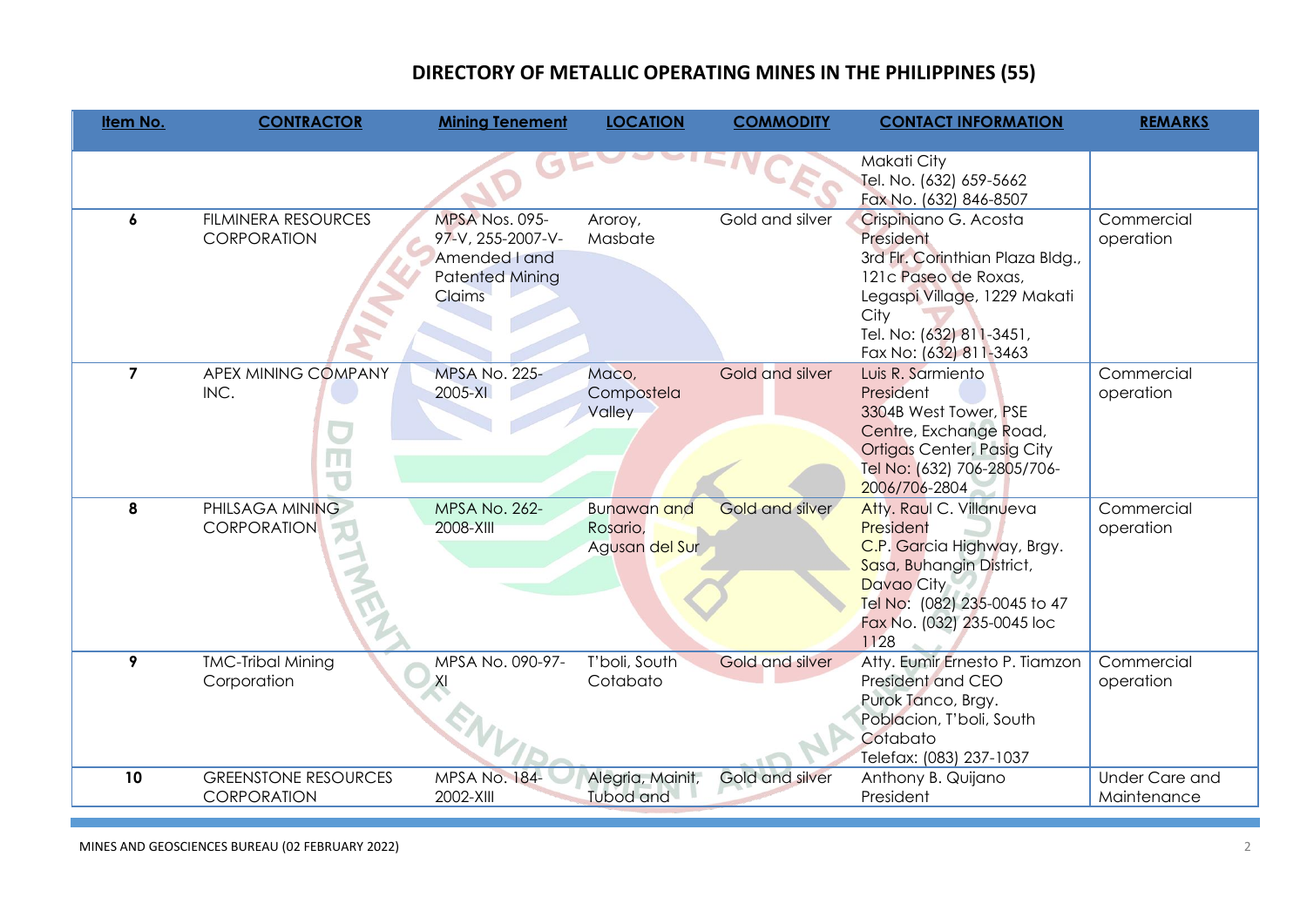| Item No.                | <b>CONTRACTOR</b>                                                                                                                                                                                                          | <b>Mining Tenement</b>           | <b>LOCATION</b>                           | <b>COMMODITY</b>           | <b>CONTACT INFORMATION</b>                                                                                                                                                                                                                            | <b>REMARKS</b>                       |
|-------------------------|----------------------------------------------------------------------------------------------------------------------------------------------------------------------------------------------------------------------------|----------------------------------|-------------------------------------------|----------------------------|-------------------------------------------------------------------------------------------------------------------------------------------------------------------------------------------------------------------------------------------------------|--------------------------------------|
|                         |                                                                                                                                                                                                                            |                                  | Bacuag,<br>Surigao Del<br>Norte           |                            | 22F BDO Equitable Bank<br>Tower, 8751 Paseo De Roxas<br><b>Makati City</b><br>Tel. No: (632) 7728-8491<br>Fax No: (632) 7728-8515                                                                                                                     |                                      |
| 11                      | <b>JOHSON GOLD MINING</b><br>CORPORATION                                                                                                                                                                                   | MPSA No. 139-99-                 | Jose<br>Panganiban,<br>Camarines<br>Norte | Gold and silver            | Jose T. Marcelo, Jr.<br><b>Chief Executive Officer</b><br>130 Adelita Chioco St. Phase<br>II, BF Homes, 1120 Paranaque<br>City<br>Te. No. (632) 820-0527<br>Fax No. (632)820-0539                                                                     | <b>Under Care and</b><br>Maintenance |
| 12                      | <b>TVI RESOURCE</b><br>DEVELOPMENT PHILIPPINES,<br>INC.<br>Ш<br>$\overline{\mathbf{U}}$                                                                                                                                    | MPSA No. 086-97-<br>IX           | Diplahan,<br>Zamboanga<br>del Sur         | Gold and silver            | Yulo E. Perez<br>President<br>22nd Floor, BDO Tower, 8751<br>Paseo de Roxas, Makati City<br>Tel. Nos. (632) 728-8491<br>Fax No. (632) 728-8515                                                                                                        | Commercial<br>operation              |
| <b>COPPER MINES (3)</b> |                                                                                                                                                                                                                            |                                  |                                           |                            |                                                                                                                                                                                                                                                       |                                      |
| 1                       | <b>ATLAS CONSOLIDATED</b><br>MINING AND<br><b>DEVELOPMENT</b><br><b>CORPORATION, HEIRS</b><br>OF JOSE VELEZ, HEIRS OF<br>MANUEL<br>CUENCO AND JON RAMON<br><b>ABOITIZ</b><br>OPERATOR: CARMEN<br><b>COPPER CORPORATION</b> | <b>MPSA No. 210-</b><br>2005-VII | Biga, Toledo<br>City, Cebu                | Copper, gold<br>and silver | Adrian Paulino S. Ramos<br><b>President and CEO</b><br>5th Floor Five E-Com Center,<br><b>Palm Coast Avenue corner</b><br>Pacific Drive, Mall of Asia,<br><b>Pasay City</b><br>Tel. No. 831-8000 loc 25001<br>Roy C. Deveraturda<br>President and CEO | Commercial<br>operation              |
|                         |                                                                                                                                                                                                                            | ENVIRONMEY                       |                                           |                            | <b>Carmen Copper Corporation</b><br>Five E-Com Center, Palm<br>Coast Avenue corner Pacific                                                                                                                                                            |                                      |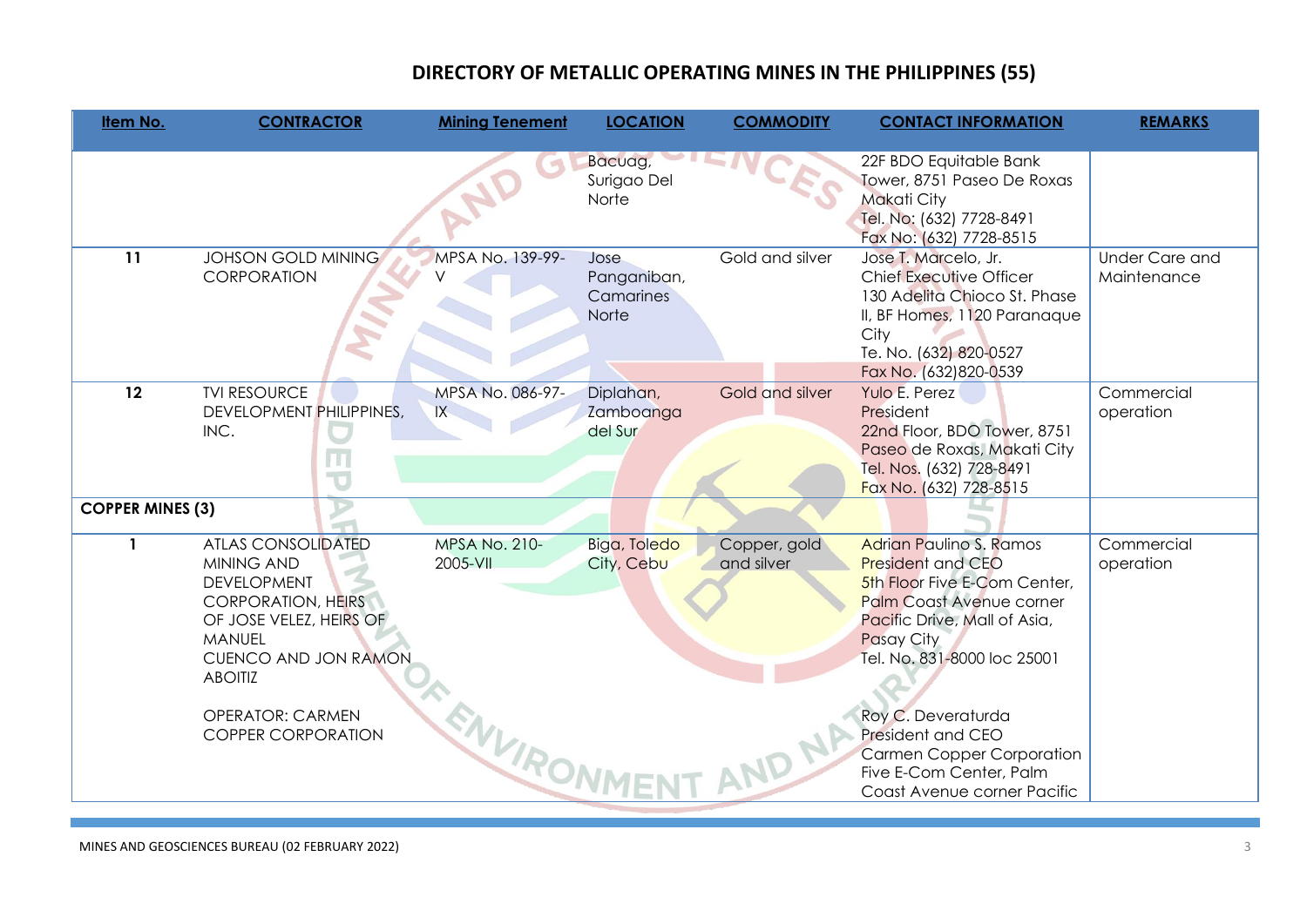| Item No.                  | <b>CONTRACTOR</b>                     | <b>Mining Tenement</b>                           | <b>LOCATION</b>          | <b>COMMODITY</b>           | <b>CONTACT INFORMATION</b>                                                                                                                                                                                                                                             | <b>REMARKS</b>          |
|---------------------------|---------------------------------------|--------------------------------------------------|--------------------------|----------------------------|------------------------------------------------------------------------------------------------------------------------------------------------------------------------------------------------------------------------------------------------------------------------|-------------------------|
|                           |                                       |                                                  |                          |                            | Drive, Mall of Asia Complex,<br>Pasay City<br>Tel. No. (632) 8403-0813                                                                                                                                                                                                 |                         |
| $\overline{2}$            | PHILEX MINING<br>CORPORATION          | <b>MPSA No. 276-</b><br>2009-CAR                 | Tuba, Benguet            | Copper, gold<br>and silver | Eulalio B. Justin, Jr.<br>President and CEO<br>2nd Floor LaunchPad,<br>Sheridan Street corner<br>Reliance Street, 1550<br>Mandaluyong City<br>Tel. No. (632) 8631-1381 to 88<br>Fax No. (632) 8633-<br>3242/8634-4441<br>E-mail Address:<br>philex@philexmining.com.ph | Commercial<br>operation |
| 3                         | OCEANAGOLD<br>(PHILIPPINES), INC.     | FTAA No. 001                                     | Kasibu, Nueva<br>Vizcaya | Copper, gold               | Atty. Joan D. Adaci-Cattiling<br>President<br>2nd Floor Carlos J. Valdes<br><b>Building</b> , 108 Aguirre Street,<br>Legaspi Village, Makati City<br>Tel No: (632) 8779-6600                                                                                           | Commercial<br>operation |
| <b>CHROMITE MINES (4)</b> |                                       |                                                  |                          |                            |                                                                                                                                                                                                                                                                        |                         |
|                           | CHROMITEKING, INC.                    | <b>MPSA No. 292-</b><br>2009-VIII<br>(Amended B) | Guiuan,<br>Eastern Samar | Chromite                   | Rhodessa Mendoza<br>President<br>Unit 1204, 20th Drive<br>Corporate Center, Lot 14,<br><b>Block 2, Mckinley Business</b><br>Park, Taguig City                                                                                                                          | Commercial<br>operation |
|                           | Operator: TECHIRON<br>RESOURCES, INC. | ENVIRONI                                         |                          |                            | Anthony James Gil<br>President<br>Unit 2204 President Tower,<br>#81 Timog Avenue, Brgy<br>South Triangle, Diliman,<br>Quezon City                                                                                                                                      |                         |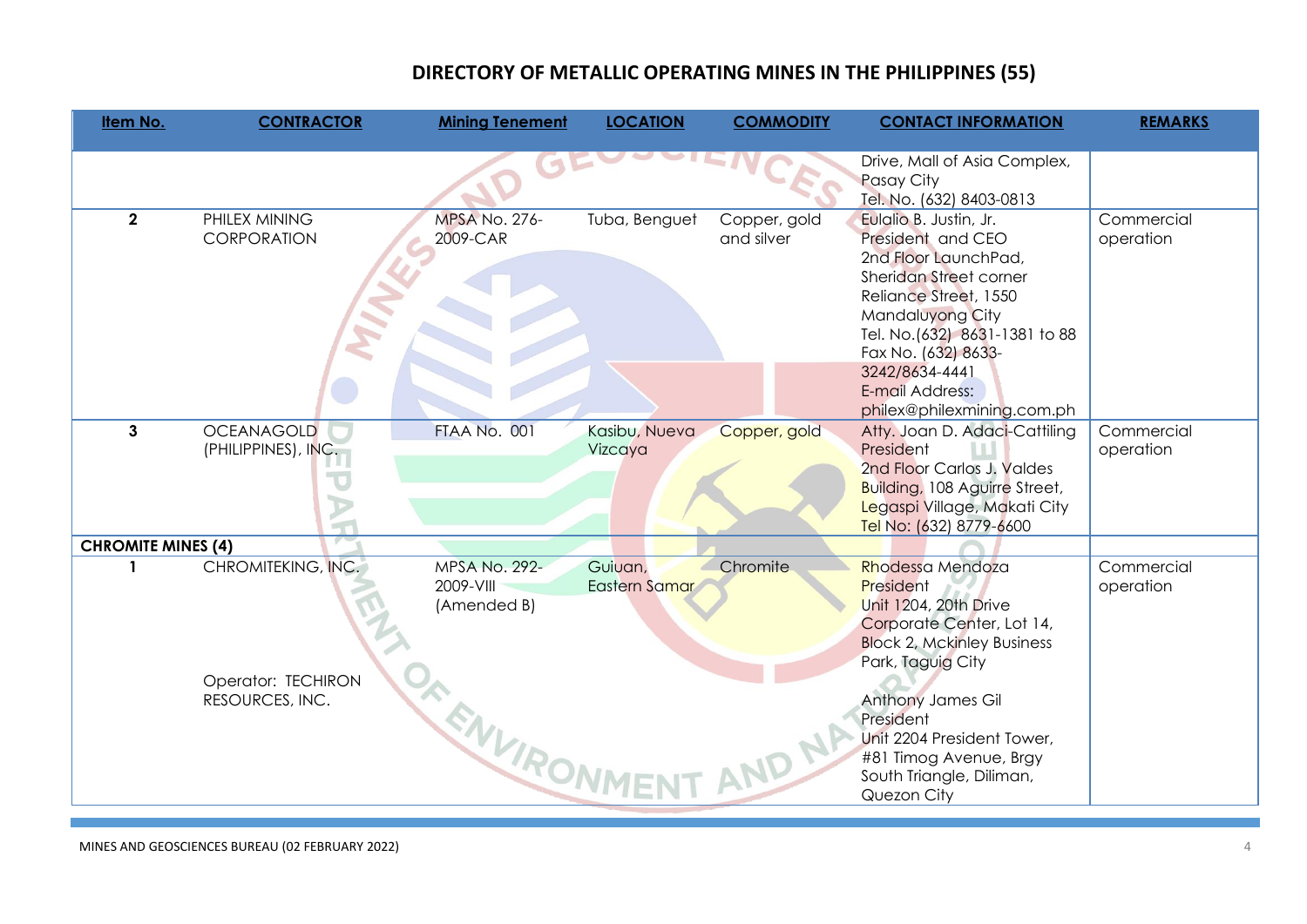| Item No.                 | <b>CONTRACTOR</b>                                                                      | <b>Mining Tenement</b>                   | <b>LOCATION</b>                                                                        | <b>COMMODITY</b> | <b>CONTACT INFORMATION</b>                                                                                                                                                                                    | <b>REMARKS</b>                       |
|--------------------------|----------------------------------------------------------------------------------------|------------------------------------------|----------------------------------------------------------------------------------------|------------------|---------------------------------------------------------------------------------------------------------------------------------------------------------------------------------------------------------------|--------------------------------------|
|                          |                                                                                        |                                          |                                                                                        |                  | Tel No.: (632) 8283-9254<br>E-mail Address:<br>info.techiron.ph                                                                                                                                               |                                      |
| $\mathbf{2}$             | <b>KROMINCO INC.</b>                                                                   | <b>MPSA No. 291-</b><br>2009-XIII (SMR)  | Loreto,<br>Dinagat Islands<br>(within Parcel<br>III Surigao<br>Mineral<br>Reservation) | Chromite         | Atty. Romeo S. Perez<br>President<br>Room 213 Narra Building,<br>2276 Pasong Tamo, Makati<br>City<br>Tel No: (632) 819-2986/819-<br>1130<br>Fax No. (632) 819-1125<br>E-mail Address:<br>kiminesite@yahoo.com | <b>Under Care and</b><br>Maintenance |
| 3                        | MT. SINAI MINING<br><b>EXPLORATION AND</b><br><b>DEVELOPMENT</b><br><b>CORPORATION</b> | <b>MPSA No. 351-</b><br>2011-VIII        | Homonhon<br>Island,<br>Guiuan,<br>Eastern Samar                                        | Chromite         | Vicente T. Lao<br>President<br>Km. 12 Diversion Road,<br>Panacan, Davao City<br>Cell. No: 09177006313                                                                                                         | <b>Under Care and</b><br>Maintenance |
| 4                        | <b>SHANGFIL MINING AND</b><br><b>TRADING CORPORATION</b>                               | <b>MPSA No. 250-</b><br>2007-III-Amended | Sta. Cruz,<br><b>Zambales</b>                                                          | Chromite         | David Y. Ty<br>Brgy Bolitoc, Sta. Cruz,<br><b>Zambales</b><br>Tel. No. (632) 8881-6591/8986-<br>2189                                                                                                          | Commercial<br>operation              |
| <b>NICKEL MINES (32)</b> |                                                                                        |                                          |                                                                                        |                  |                                                                                                                                                                                                               |                                      |
|                          | RIO TUBA NICKEL MINING<br><b>CORPORATION</b>                                           | MPSA No. 114-98-<br>IV                   | Bataraza,<br>Palawan                                                                   | <b>Nickel</b>    | Manuel B. Zamora, Jr.<br>Chairman<br>29th Flr., NAC Tower, 32nd<br>St., Bonifacio Global City,<br><b>Taguig City</b><br>Tel. No: (02) 798-7622, 892-<br>6669<br>Fax No: (02) 892-5344                         | Commercial<br>operation              |
| $\mathbf{2}$             | AGATA PROCESSING, INC.                                                                 | MPSA No. 134-99-<br>XIII                 | Tubay,<br>Santiago, and                                                                | Nickel           | Cynthia Marie S. Delfin<br>President                                                                                                                                                                          | Commercial<br>operation              |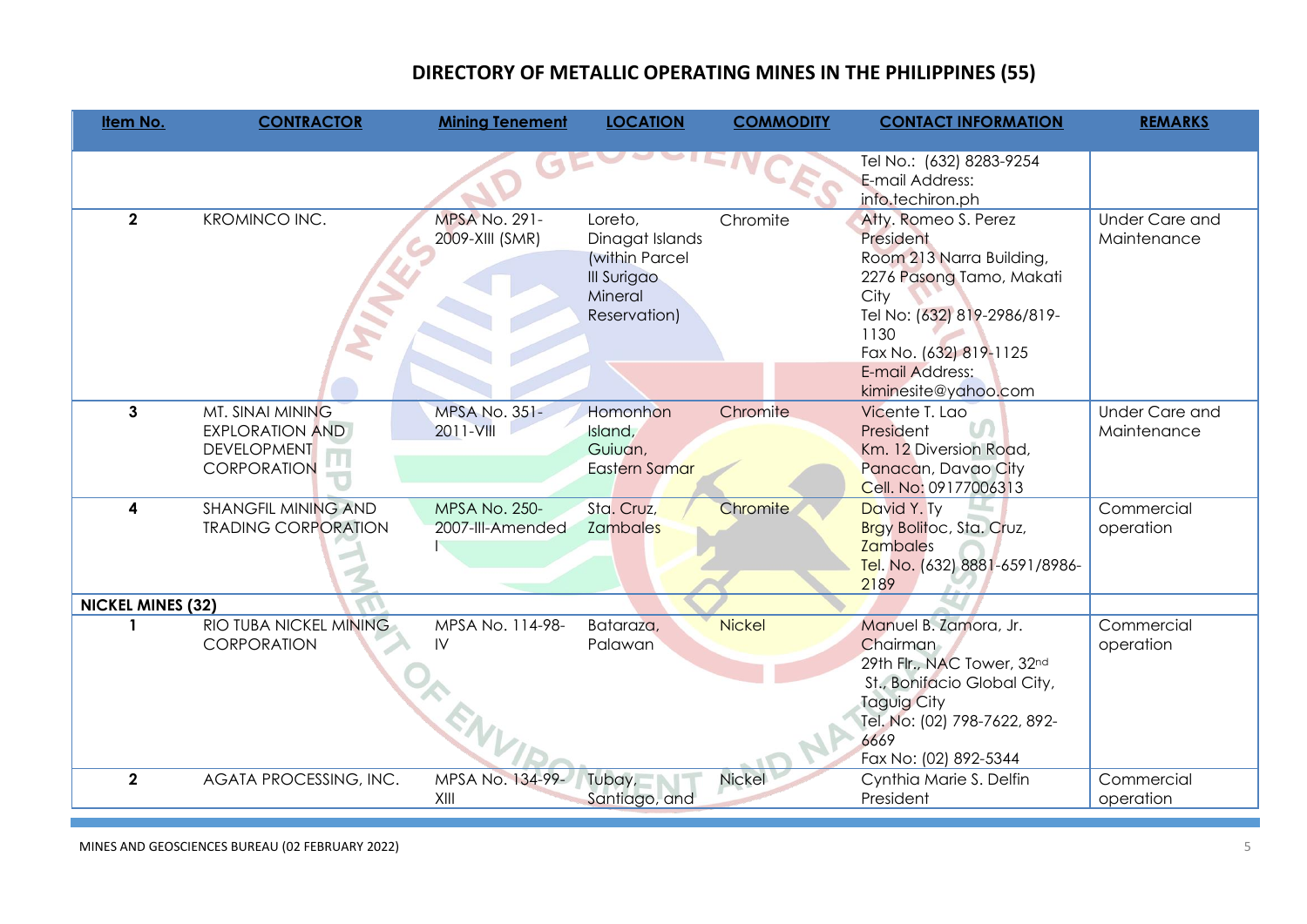| Item No.     | <b>CONTRACTOR</b>                                            | <b>Mining Tenement</b>                         | <b>LOCATION</b>                 | <b>COMMODITY</b> | <b>CONTACT INFORMATION</b>                                                                                                                                                                                                                                                         | <b>REMARKS</b>          |
|--------------|--------------------------------------------------------------|------------------------------------------------|---------------------------------|------------------|------------------------------------------------------------------------------------------------------------------------------------------------------------------------------------------------------------------------------------------------------------------------------------|-------------------------|
|              | Operator: AGATA MINING<br>VENTURES INC.                      |                                                | Jabonga,<br>Agusan del<br>Norte |                  | 22nd Floor, BDO Equitable<br>Tower, 8751 Paseo de Roxas,<br>Salcedo Village, 1226 Makati<br>City<br>Tel No. 728-8491<br>Mr. Michael G. Regino<br>President<br>22nd Floor, BDO Equitable<br>Tower, 8751 Paseo de Roxas,<br>Salcedo Village, 1226 Makati<br>City<br>Tel No. 728-8491 |                         |
| $\mathbf{3}$ | SR METALS, INCORPORATED<br>m                                 | <b>MPSA No. 261-</b><br>2008-XIII<br>(Amended) | Tubay, Agusan<br>del Norte      | <b>Nickel</b>    | Miguel Alberto Gutierrez<br>President<br>Unit 501, L5, C2 Building, 7th<br>Ave., Corner 28th St.,<br><b>Bonifacio High Street, 1630</b><br>Taguig City Cell No. 0918-<br>9163060                                                                                                   | Commercial<br>operation |
| 4            | <b>SURIGAO INTEGRATED</b><br><b>RESOURCES</b><br>CORPORATION | MPSA No. 007-92-<br>X.                         | Claver, Surigao<br>del Norte    | Nickel           | Atty. Dante R. Bravo<br>President<br>7th Floor, Corporate Business<br>Center Bldg., 151 Paseo de<br>Roxas cor. Arnaiz Street,<br>Makati City Tel. No: (632)<br>8121494 Fax No: (632)<br>8120833                                                                                    | Commercial<br>operation |
|              | Operator: PLATINUM GROUP<br>METALS CORPORATION               | WVIRONM                                        |                                 |                  | Atty. Dante R. Bravo<br>President<br>7th Floor, Corporate Business<br>Center Bldg., 151 Paseo de<br>Roxas cor. Arnaiz Street,                                                                                                                                                      |                         |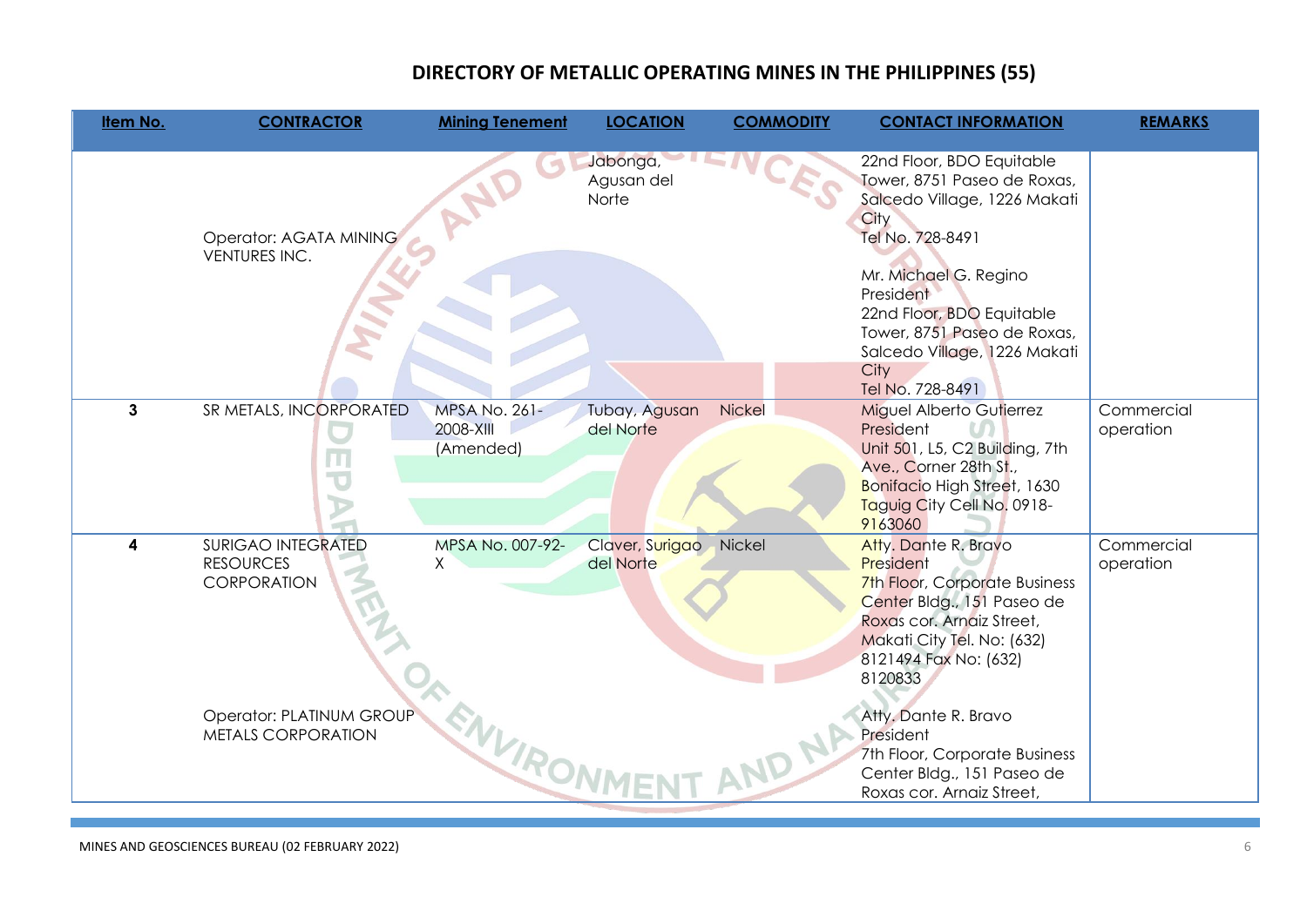| Item No.       | <b>CONTRACTOR</b>                                   | <b>Mining Tenement</b>                                     | <b>LOCATION</b>                           | <b>COMMODITY</b> | <b>CONTACT INFORMATION</b>                                                                                                                                                                            | <b>REMARKS</b>          |
|----------------|-----------------------------------------------------|------------------------------------------------------------|-------------------------------------------|------------------|-------------------------------------------------------------------------------------------------------------------------------------------------------------------------------------------------------|-------------------------|
|                |                                                     |                                                            |                                           |                  | Makati City Tel. No: (632)<br>8121494 Fax No: (632)<br>8120833                                                                                                                                        |                         |
| 5              | <b>BERONG NICKEL</b><br>CORPORATION                 | <b>MPSA No. 235-</b><br>2007-IVB                           | Quezon,<br>Palawan                        | Nickel           | Cesar F. Simbulan, Jr.<br>President<br>3/F DMCI Homes Corporate<br>Center, 1321 Apolinario<br>Street, Brgy. Bangkal, 1233<br>Makati City<br>Tel No. 823-7963, 823-8175                                | Commercial<br>operation |
| 6              | HINATUAN MINING<br>CORPORATION<br>$\overline{\Box}$ | <b>MPSA No. 246-</b><br>2007-XIII (SMR)                    | Tagana-an,<br>Surigao del<br><b>Norte</b> | <b>Nickel</b>    | Martin Antonio G. Zamora<br>President<br>29th Flr., NAC Tower, 32nd St.,<br><b>Bonifacio Global City, 1634</b><br><b>Taguig City</b><br>Tel. No: (02) 798-7622, 892-<br>6669<br>Fax No: (02) 892-5344 | Commercial<br>operation |
| $\overline{7}$ | <b>ADNAMA MINING</b><br>RESOURCES INCORPORATED      | <b>MPSA No. 259-</b><br>2007-XIII<br>(SMR)<br>(Amended II) | Claver, Surigao<br>del Norte              | <b>Nickel</b>    | Fernando S. Borja<br>7th Fir. Adnama Bidg.,<br>Larrazabal Ave.,<br>N. Reclamation Area. 6014<br>Mandaue<br>City, 6014 Cebu City<br>Telefax: (632) 236-0027, 236-<br>0028                              | Commercial<br>operation |
| 8              | <b>TAGANITO MINING</b><br>CORPORATION               | MPSA No. 266-<br>2008-XIII<br>ENVIRONI                     | Claver, Surigao<br>del Norte              | <b>Nickel</b>    | Manuel Antonio G. Zamora<br>President<br>29th Flr., NAC Tower, 32nd St.,<br>Bonifacio Global City, 1634<br><b>Taguig City</b><br>Tel. No: (02) 798-7622, 892-<br>6669<br>Fax No: (02) 892-5344        | Commercial<br>operation |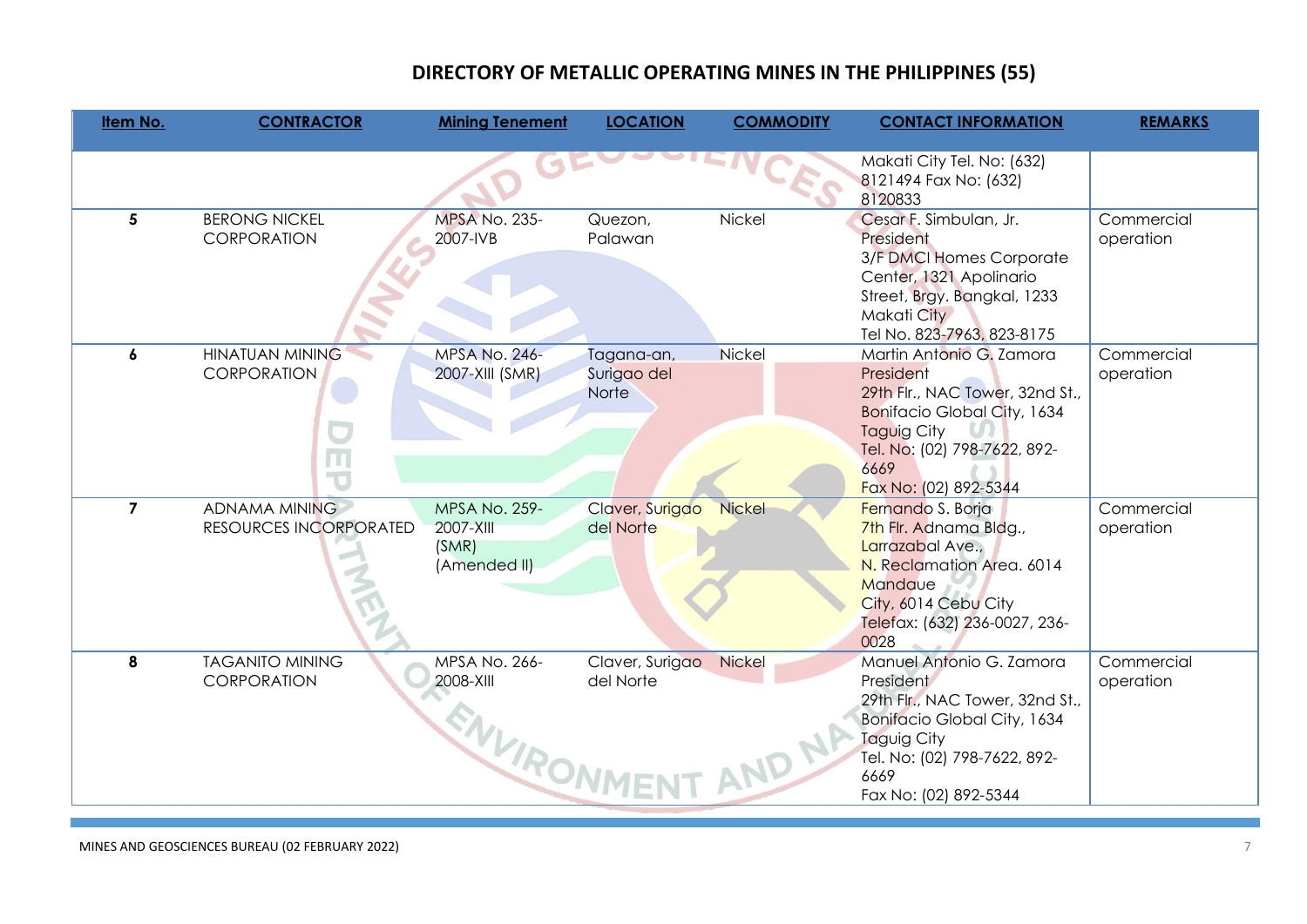| Item No. | <b>CONTRACTOR</b>                                                                                        | <b>Mining Tenement</b>                                 | <b>LOCATION</b>                         | <b>COMMODITY</b> | <b>CONTACT INFORMATION</b>                                                                                                                                                                                                                                                                                                                             | <b>REMARKS</b>          |
|----------|----------------------------------------------------------------------------------------------------------|--------------------------------------------------------|-----------------------------------------|------------------|--------------------------------------------------------------------------------------------------------------------------------------------------------------------------------------------------------------------------------------------------------------------------------------------------------------------------------------------------------|-------------------------|
| 9        | MARCVENTURES MINING<br>AND DEVELOPMENT                                                                   | MPSA No. 016-93-<br>X(SMR)                             | Carrascal,<br>Surigao del Sur           | Nickel           | Yulo E. Perez<br>President<br>4th Floor, Citibank Center,<br>8471 Paseo de Roxas St.,<br><b>Makati City</b><br>Tel. No. 831-3379; 831-4483;<br>831-4484 Tel. Fax 836-8609;<br>856-7976                                                                                                                                                                 | Commercial<br>operation |
| 10       | <b>CTP CONSTRUCTION AND</b><br>MINING CORPORATION                                                        | MPSA No. 018-93-<br>X (SMR)                            | Adlay,<br>Carrascal,<br>Surigao del Sur | Nickel           | Clarence T. Pimentel, Jr.<br>President<br>#11 President Ave., BF<br>Homes, 1720 Paranaque City<br>Tel No: (632) 8078709                                                                                                                                                                                                                                | Commercial<br>operation |
| 11       | <b>CTP CONSTRUCTION AND</b><br>MINING CORPORATION<br>ш                                                   | MPSA No. 158-00-<br>XIII (SMR)                         | Adlay,<br>Carrascal,<br>Surigao del Sur | <b>Nickel</b>    | Clarence T. Pimentel, Jr.<br>President<br>#11 President Ave., BF<br>Homes, 1720 Paranaque City<br>Tel No: (632) 8078709                                                                                                                                                                                                                                | Commercial<br>operation |
| 12       | CTP CONSTRUCTION AND<br><b>MINING</b><br><b>CORPORATION</b><br>Operator: CARRASCAL<br>NICKEL CORPORATION | MPSA No. 243-<br>2007-XIII (SMR)<br><b>KENVIRONMEY</b> | Carrascal,<br>Surigao del Sur           | <b>Nickel</b>    | Clarence T. Pimentel, Jr.<br>President<br>$#11$ President Ave., BF<br>Homes, 1720 Paranaque City<br>Tel No: (632) 8078709<br>Antonio L. Co.<br>President<br>Sitio Gango, Barangay Bon-<br>ot Carrascal, 8318 Surigao<br>del Sur or Unit 202 Tower 1,<br>Rockwell Business Center,<br>Ortigas Avenue, 1605 Pasig<br>City<br>Tel No. (02) 706-7425 to 28 | Commercial<br>operation |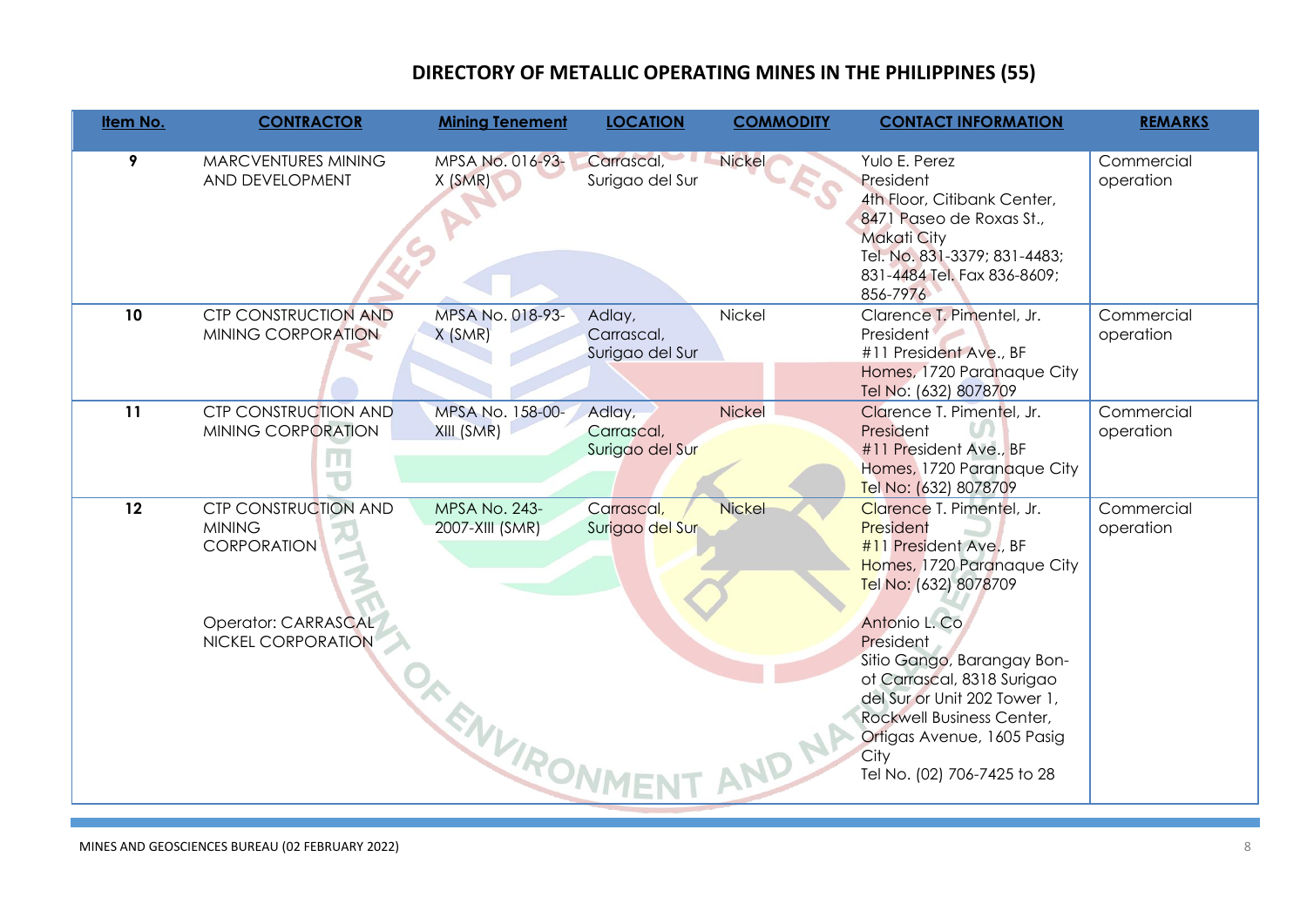| Item No. | <b>CONTRACTOR</b>                                                                  | <b>Mining Tenement</b>           | <b>LOCATION</b>                                 | <b>COMMODITY</b> | <b>CONTACT INFORMATION</b>                                                                                                                                                                                                                       | <b>REMARKS</b>          |
|----------|------------------------------------------------------------------------------------|----------------------------------|-------------------------------------------------|------------------|--------------------------------------------------------------------------------------------------------------------------------------------------------------------------------------------------------------------------------------------------|-------------------------|
| 13       | <b>EAST COAST MINERAL</b><br><b>RESOURCES</b><br>CO. INC.                          | MPSA No. 078-97-<br>XIII (SMR)   | Cagdianao,<br>Dinagat Island                    | Nickel           | Sofia Gatan G. Pagauitan<br>President<br>Lot 17, Road 19, Cogeo<br>Village, Bagong Nayon,<br><b>Antipolo City</b>                                                                                                                                | Commercial<br>operation |
|          | Operator: CAGDIANAO<br>MINING CORPORATION                                          |                                  |                                                 |                  | Tel. No: (02) 647-9817<br>Telefax: (02) 639-6137                                                                                                                                                                                                 |                         |
|          |                                                                                    |                                  |                                                 |                  | Manuel Antonio G. Zamora<br>President<br>29th Floor, NAC Tower, 32nd                                                                                                                                                                             |                         |
|          |                                                                                    |                                  |                                                 |                  | Street, Bonifacio Global City,<br>1634 Taguig<br>Tel No: (02) 798-7622                                                                                                                                                                           |                         |
| 14       | <b>ZAMBALES DIVERSIFIED</b><br>METALS CORPORATION<br>$\overline{\mathbf{C}}$<br>70 | <b>MPSA No. 191-</b><br>2004-III | Sta. Cruz and<br>Candelaria,<br><b>Zambales</b> | <b>Nickel</b>    | Cesar F. Simbulan, Jr.<br>President<br>3rd Floor, DMCI Homes<br>Corporation Center, 1321<br>Apolinario Street, Bangkal,<br><b>Makati City</b><br>Tel. Nos.: 831-2309, 831-0833,<br>823-7963 and 823-6242<br>Fax No. (632) 831-6241, 831-<br>6242 | Commercial<br>operation |
| 15       | <b>EAST COAST MINERAL</b><br><b>RESOURCES</b><br>CO., INC.                         | MPSA No. 233-<br>2007-XIII (SMR) | Libjo, Dinagat<br>Islands                       | <b>Nickel</b>    | Sofia Gatan G. Pagauitan<br>President<br>Lot 17, Road 19, Cogeo<br>Village,                                                                                                                                                                      | Commercial<br>operation |
|          | Operator: LIBJO MINING<br>CORPORATION                                              | ENVIRONMEY                       |                                                 |                  | Bagong Nayon, Antipolo City<br>Salvador B. Zamora, II<br>President<br>4th Floor Low Rise Pacific Star<br><b>Building</b>                                                                                                                         |                         |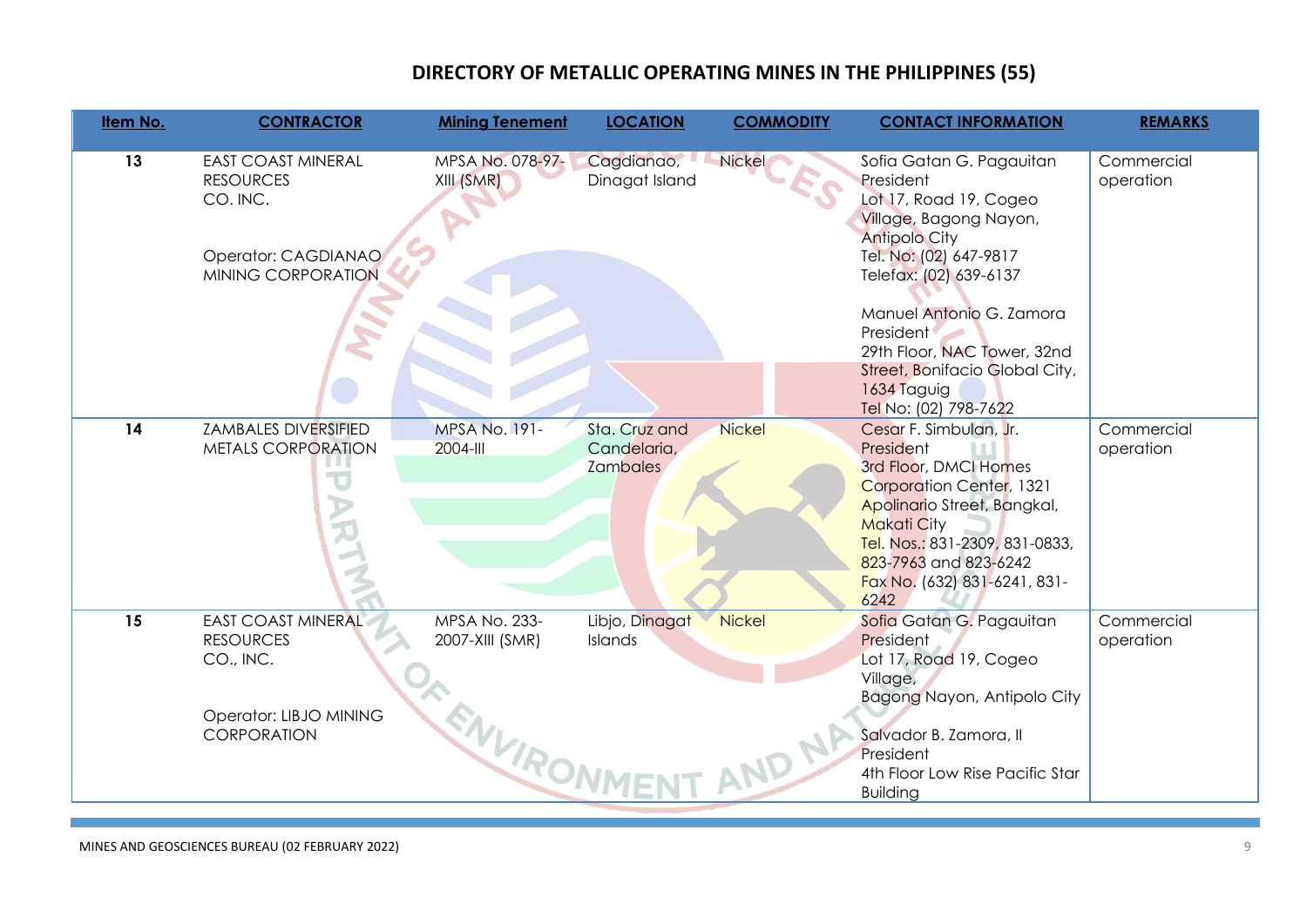| Item No. | <b>CONTRACTOR</b>                                                                                                                      | <b>Mining Tenement</b>                | <b>LOCATION</b>            | <b>COMMODITY</b> | <b>CONTACT INFORMATION</b>                                                                                                                                                                                                                                                                                                                                      | <b>REMARKS</b>                       |
|----------|----------------------------------------------------------------------------------------------------------------------------------------|---------------------------------------|----------------------------|------------------|-----------------------------------------------------------------------------------------------------------------------------------------------------------------------------------------------------------------------------------------------------------------------------------------------------------------------------------------------------------------|--------------------------------------|
|          | <b>WESTERNSHORE NICKEL</b><br>CORPORATION<br><b>ALNOR NAC'S</b><br><b>CONSTRUCTION AND</b><br><b>DEVELOPMENT</b><br><b>CORPORATION</b> |                                       |                            |                  | Sen. Gil Puyat corner Makati<br>Avenues, Makati City<br>Tel No. (02) 856-9517, 811-<br>3512<br>Tel Fax: (02) 856-9566<br>Antonio L. Co<br>President<br>Unit 202 Tower 1, Rockwell<br><b>Business Center, Ortigas</b><br>Avenue, 1605 Pasig City<br>Norberto C. Perez<br>President<br>Sitio Malico, Barangay Luna<br>8400 Surigao City                           |                                      |
| 16       | NORWEAH METALS AND<br><b>MINERALS</b><br>COMPANY, INC.<br>Operator: ORIENTAL VISION<br>MINING PHILIPPINES<br>CORPORATION               | <b>MPSA No. 242-</b><br>2007-XIII SMR | Tubajon,<br>Dinagat Island | <b>Nickel</b>    | Hilario G. Pagauitan<br>Chairman of the Board<br>Lot 39 Cluster L. Bagong<br>Nayon I,<br>Cogeo Vill., 1870 Antipolo<br>City,<br>Tel. No: 677-9424,<br>Fax No: 647-4537<br>Fernando S. Borja<br>President<br>7th Flr. Adnama Building<br>Larrazabal Ave., N.<br>Reclamation Area 6014<br>Mandaue City<br>Tel No: (032) 236-0027 to 28<br>Telefax: (032) 236-9507 | <b>Under Care and</b><br>Maintenance |
| 17       | <b>FILIPINAS MINING</b>                                                                                                                | MPSA No. 268-                         | Sta. Cruz,                 | Nickel           | Ms. Carmen Luz Herlihy                                                                                                                                                                                                                                                                                                                                          | Commercial                           |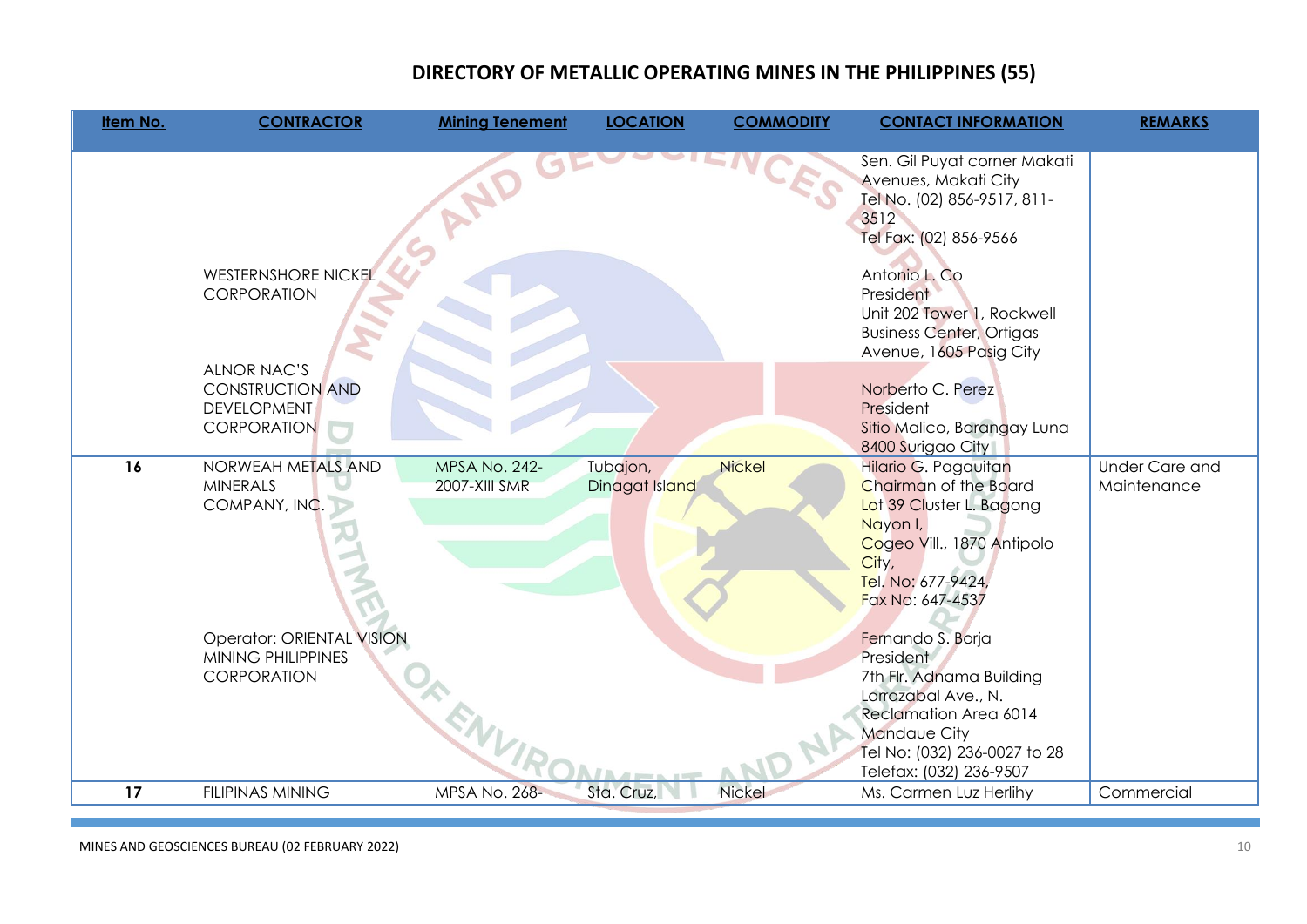| Item No. | <b>CONTRACTOR</b>                              | <b>Mining Tenement</b>                  | <b>LOCATION</b>                                 | <b>COMMODITY</b> | <b>CONTACT INFORMATION</b>                                                                                                                                                                                                                                      | <b>REMARKS</b>          |
|----------|------------------------------------------------|-----------------------------------------|-------------------------------------------------|------------------|-----------------------------------------------------------------------------------------------------------------------------------------------------------------------------------------------------------------------------------------------------------------|-------------------------|
|          | CORPORATION                                    | 2008-III                                | <b>Zambales</b>                                 |                  | No. 551 Ma. Cristina St.,<br>Ayala Alabang<br>Village, Muntinlupa City                                                                                                                                                                                          | operation               |
|          | Operator: LNL<br>ARCHIPELAGO MINERALS,<br>INC. |                                         |                                                 |                  | Lawrence N. Leonio<br>President<br>6th Floor, MAPFRE Insular<br>Corporate Center, Madrigal<br>Business Park 1, 1220 Acacia<br>Avenue, Ayala Alabang,<br>1780 Muntinlupa City<br>Tel No: (02) 772-8006<br>Tel Fax: (02) 772-8003                                 |                         |
| 18       | <b>CENTURY PEAK</b><br><b>CORPORATION</b><br>又 | <b>MPSA No. 283-</b><br>2009-XIII (SMR) | Loreto and<br>Libjo, Dinagat<br>Islands         | Nickel           | Wilfredo D. Keng<br>President<br>14th Flr. Units 1403, 1404<br>Equitable Bank Tower, 8751<br>Paseo de Roxas Ave.,<br>Salcedo Village, Makati City<br>Tel. No: (632) 856-0999, 635-<br>0559, 635-0560, 633-9464<br>Fax No: (632) 856-4844, 633-<br>9466, 6339463 | Commercial<br>operation |
| 19       | SINOSTEEL PHILS. H.Y.<br>MINING CORPORATION    | MPSA No. 002-90-<br>X(SMR)              | Loreto,<br>Dinagat Islands                      | Nickel           | Lionel Ty Tiao Hui<br><b>Director</b><br>6 Araneta Avenue, Quezon<br>City<br>Tel. No. 7151231, 7151035                                                                                                                                                          | Commercial<br>operation |
| 20       | AUSTRAL-ASIA LINK MINING<br>CORP.              | MPSA No. 197-<br>2004-XI<br>(Amended)   | Mati and Gov.<br>Generoso,<br>Davao<br>Oriental | Nickel           | Vicente J. Jayme, Jr.<br>President<br>2255 Chino Roces Ave.,<br>Makati City<br>Tel. No: 812-9784, 892-6611,<br>Fax No: 816-1346                                                                                                                                 | Commercial<br>operation |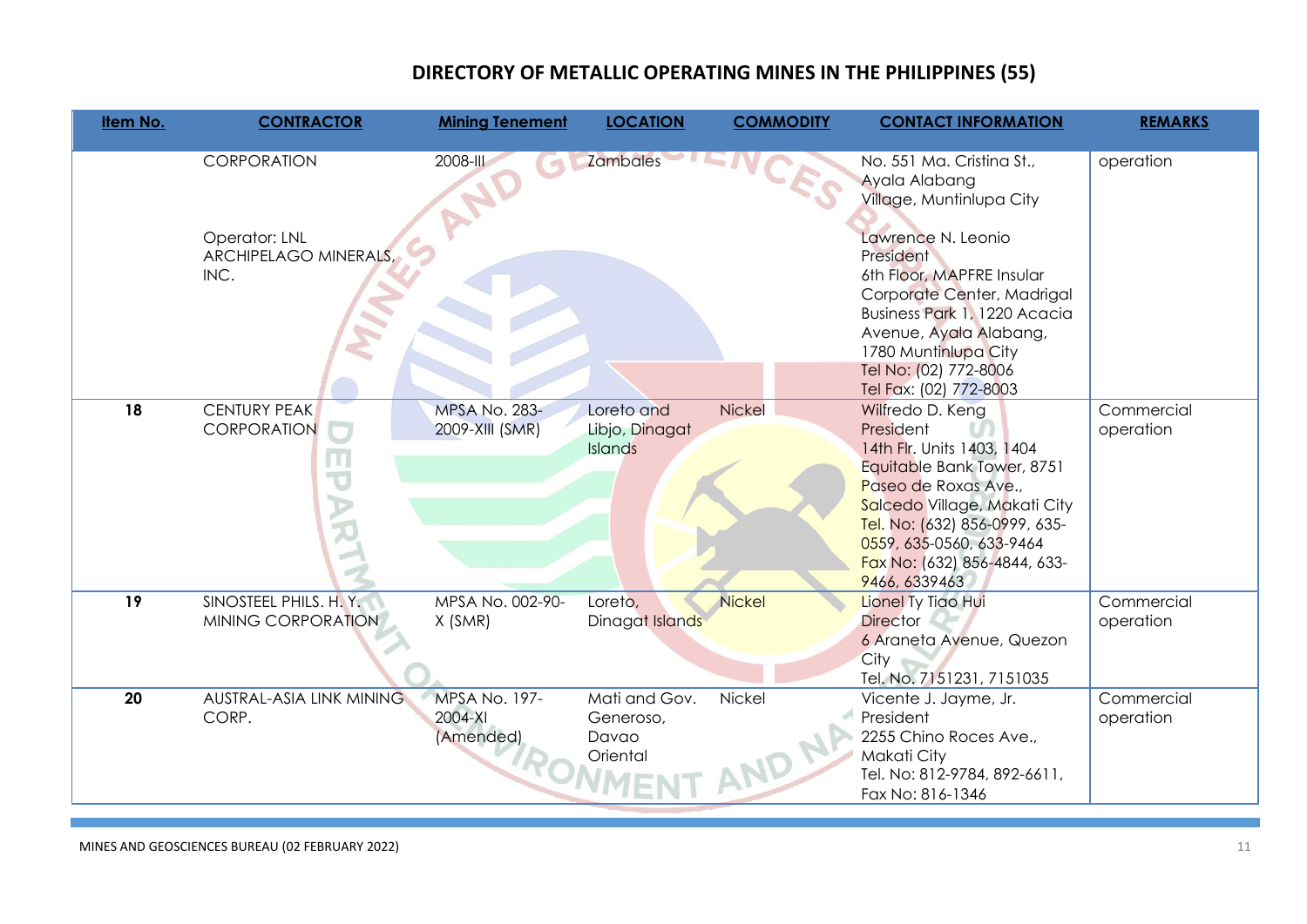| Item No. | <b>CONTRACTOR</b>                                                | <b>Mining Tenement</b>                        | <b>LOCATION</b>                               | <b>COMMODITY</b> | <b>CONTACT INFORMATION</b>                                                                                                                                                                                                      | <b>REMARKS</b>                       |
|----------|------------------------------------------------------------------|-----------------------------------------------|-----------------------------------------------|------------------|---------------------------------------------------------------------------------------------------------------------------------------------------------------------------------------------------------------------------------|--------------------------------------|
|          |                                                                  |                                               |                                               |                  |                                                                                                                                                                                                                                 |                                      |
| 21       | <b>CITINICKEL MINES AND</b><br><b>DEVELOPMENT</b><br>CORPORATION | <b>MPSA No. 229-</b><br>2007-IVB              | Narra and<br>Sofronio<br>Espanola,<br>Palawan | Nickel           | Ferdinand M. Pallera<br>President<br>81 Sen. Gil Puyat Ave.,<br>Palanan, 1235 Makati City<br>Tel. No: (632) 8891129,<br>8891130<br>Fax No: 8891132                                                                              | Commercial<br>operation              |
| 22       | <b>BENGUETCORP NICKEL</b><br>MINES INC.                          | <b>MPSA No. 226-</b><br>2005-III              | Sta. Cruz,<br><b>Zambales</b>                 | Chromite, nickel | Leopoldo S. Sison III<br>President<br>Universal Re-Building, 106<br>Paseo de<br>Roxas, Makati City<br>Tel. No: (632) 812-1380;<br>Fax No: (632) 752-0717                                                                        | Commercial<br>operation              |
| 23       | <b>ERAMEN MINERALS, INC</b>                                      | <b>MPSA No. 209-</b><br>2005-III              | Sta. Cruz,<br><b>Zambales</b>                 | <b>Nickel</b>    | Enrique C. Fernandez<br>President<br>3rd Flr. Alpap Bldg., Leviste<br>Street, Salcedo Village,<br><b>Makati City</b><br>Tel. No: 817-1180<br>Fax No: 840-4549                                                                   | Commercial<br>operation              |
| 24       | <b>VISTA BUENA MINING</b><br>CORPORATION                         | MPSA No. 031-94-<br>X SMR<br><b>KENVIRONN</b> | Libjo and<br>Tubajon,<br>Dinagat Islands      | <b>Nickel</b>    | <b>Francisco Llaguno</b><br>President<br>7/F Montepino Bldg. cor.<br>Adelantado St., Legaspi Vill.,<br>Makati City, Field Office -<br>Rocha Compound U.N.<br>Ceniza Heights, Surigao City,<br>Tel No. 893-5658,<br>Fax 893-5657 | <b>Under Care and</b><br>Maintenance |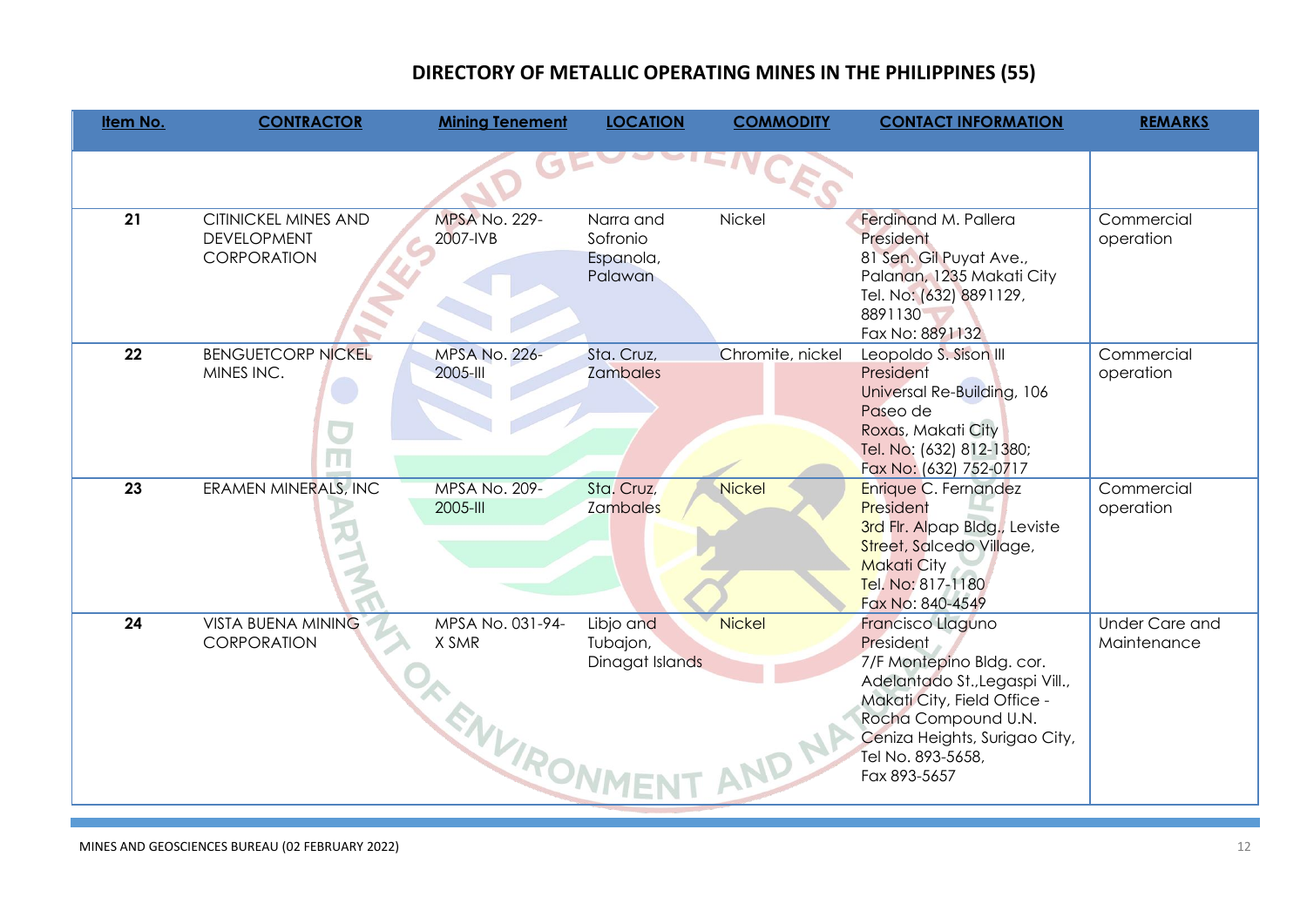| Item No. | <b>CONTRACTOR</b>                                                                                | <b>Mining Tenement</b>                                | <b>LOCATION</b>                                                                                            | <b>COMMODITY</b> | <b>CONTACT INFORMATION</b>                                                                                                                                                                                            | <b>REMARKS</b>                       |
|----------|--------------------------------------------------------------------------------------------------|-------------------------------------------------------|------------------------------------------------------------------------------------------------------------|------------------|-----------------------------------------------------------------------------------------------------------------------------------------------------------------------------------------------------------------------|--------------------------------------|
|          | Operator: WELLEX MINING<br><b>CORPORATION</b>                                                    | ANT                                                   |                                                                                                            |                  | William T. Gatchalian<br>35th Fl. One Corporate<br>Center, Doña Julia Vargas<br>cor. Meralco Avenue,<br>Ortigas Center, 1605 Pasig<br>City<br>Tel No: (02) 706-7888<br>Tel Fax: (02) 706-5982, 706-<br>5980           |                                      |
| 25       | <b>DINAPIGUE MINING</b><br><b>CORPORATION</b>                                                    | <b>MPSA NO. 258-</b><br>2007-II                       | Dinapigue,<br>Isabela                                                                                      | Nickel           | Manuel Antonio G. Zamora<br>President<br>29th Flr., NAC Tower, 32nd St.,<br><b>Bonifacio Global City, 1634</b><br><b>Taguig City</b><br>Tel. No: (02) 798-7622, 892-<br>6669<br>Fax No: (02) 892-5344                 | <b>Under Care and</b><br>Maintenance |
| 26       | <b>AAM-PHIL NATURAL</b><br><b>RESOURCES EXPLORATION</b><br>AND DEVELOPMENT<br><b>CORPORATION</b> | MOA by and<br>between DENR<br>and PMDC<br>(Parcel I)  | <b>Basilisa and</b><br>San Jose,<br>Dinagat Islands<br>(Parcel<br>Il of Surigao<br>Mineral<br>Reservation) | <b>Nickel</b>    | Francis Alberto S. Ngo<br>President<br>No. 832 A. Arnaiz Avenue<br>corner Edades Street, San<br>Lorenzo Village, Makati City<br>TeleFax: Surigao (086)<br>8263939;<br>Tel. No: (02) 815-1774<br>Fax No: (02) 815-1774 | <b>Under Care and</b><br>Maintenance |
| 27       | <b>AAM-PHIL NATURAL</b><br><b>RESOURCES EXPLORATION</b><br>AND DEVELOPMENT<br>CORPORATION        | MOA by and<br>between DENR<br>and PMDC<br>(Parcel 2B) | <b>Basilisa and</b><br>San Jose,<br>Dinagat Islands<br>(Parcel<br>Il of Surigao<br>Mineral<br>Reservation) | <b>Nickel</b>    | Francis Alberto S. Ngo<br>President<br>No. 832 A. Arnaiz Avenue<br>corner Edades Street, San<br>Lorenzo Village, Makati City<br>TeleFax: Surigao (086)<br>8263939;<br>Tel. No: (02) 815-1774                          | <b>Under Care and</b><br>Maintenance |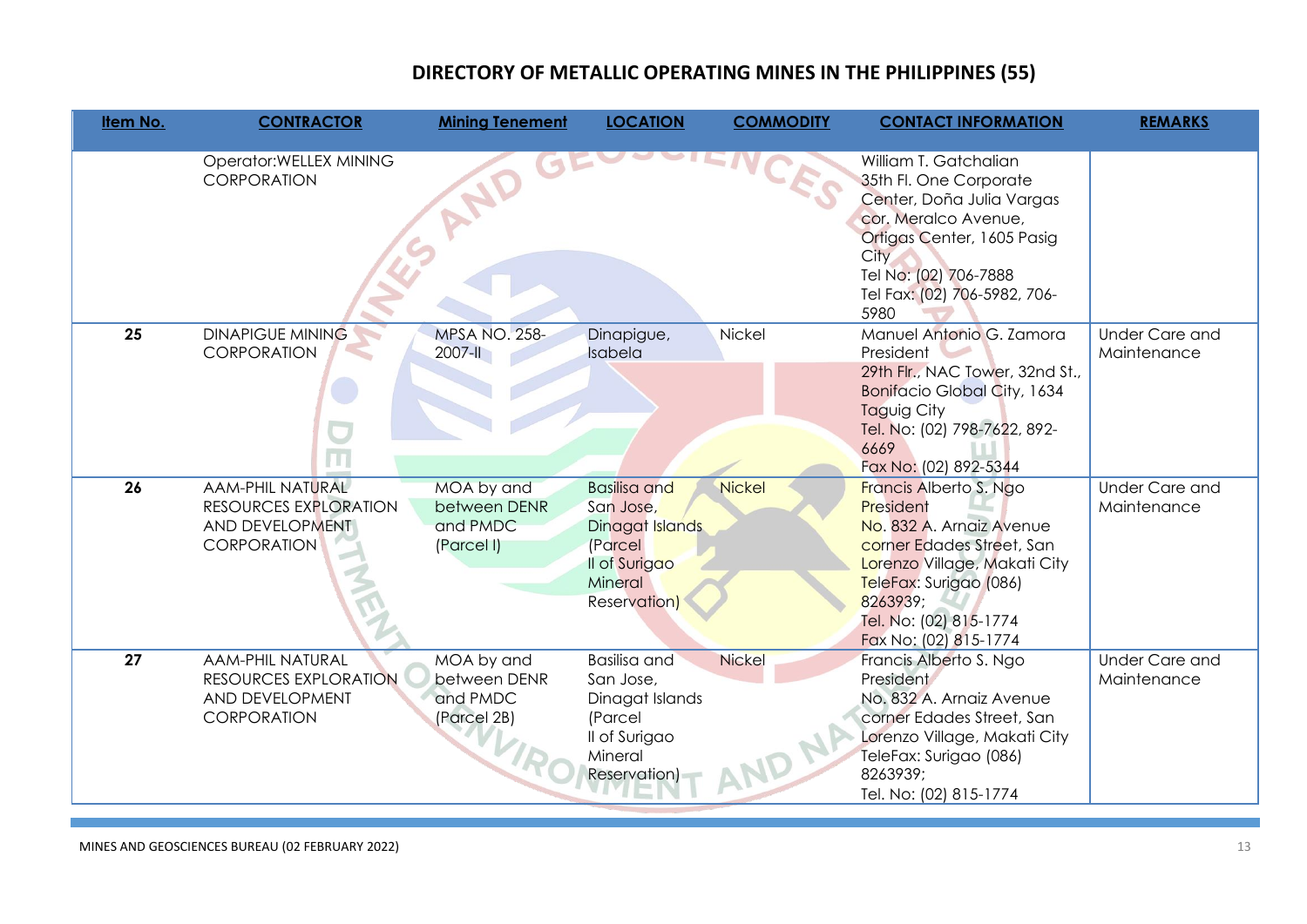| Item No. | <b>CONTRACTOR</b>              | <b>Mining Tenement</b> | <b>LOCATION</b>      | <b>COMMODITY</b> | <b>CONTACT INFORMATION</b>                              | <b>REMARKS</b>          |
|----------|--------------------------------|------------------------|----------------------|------------------|---------------------------------------------------------|-------------------------|
|          |                                |                        |                      |                  |                                                         |                         |
|          |                                |                        |                      |                  | Fax No: (02) 815-1774                                   |                         |
| 28       | ORIENTAL SYNERGY MINING        | MPSA No. 011-92-       | Loreto,              | Nickel           | Vicky Jiang Chairman 116 C3                             | <b>Under Care &amp;</b> |
|          | <b>CORPORATION</b>             | X(SMR)                 | Province of          |                  | Road corner 6th Street 123                              | Maintenance             |
|          |                                |                        | Dinagat Islands      |                  | Grace Park, 1403 Caloocan                               |                         |
|          |                                |                        |                      |                  | City Tel. No: (02) 354-0638                             |                         |
| 29       | <b>CENTURY PEAK</b>            | MPSA No. 010-92-       | Panamaon,            | Nickel           | Wilfredo D. Keng                                        | Commercial              |
|          | CORPORATION                    | X(SMR)                 | Loreto,              |                  | President                                               | Operation               |
|          |                                |                        | Dinagat Island       |                  | 14th Fir. Unit 1403 & 1404                              |                         |
|          |                                |                        |                      |                  | Equitable Bank Tower, 8751                              |                         |
|          |                                |                        |                      |                  | Paseo de Roxas Ave.,                                    |                         |
|          |                                |                        |                      |                  | Salcedo Village, Makati City<br>Tel. No: (632) 856-0999 |                         |
|          |                                |                        |                      |                  | Fax No: (632) 856-4844                                  |                         |
| 30       | Nickelace, Inc.                | <b>MPSA No. 292-</b>   | Homonhon             | Nickel and Iron  | <b>Areanne David</b>                                    | Commercial              |
|          |                                | 2009-VIII-             | Island, Guiuan,      |                  | President                                               | Operation               |
|          |                                | Amended A              | <b>Eastern Samar</b> |                  | Unit 3012, Tower 2 High Street                          |                         |
|          | ш                              |                        |                      |                  | South Corporate Plaza, 26th                             |                         |
|          | $\overline{\mathbf{U}}$        |                        |                      |                  | Street, corner 11th Avenue,                             |                         |
|          |                                |                        |                      |                  | <b>Bonifacio Global City, Taguig</b>                    |                         |
|          | 人                              |                        |                      |                  | <b>City</b>                                             |                         |
|          |                                |                        |                      |                  | Tel No. 478-5009/556-6247                               |                         |
|          | Operator:                      |                        |                      |                  |                                                         |                         |
|          | <b>GLOBAL MIN-MET</b>          |                        |                      |                  |                                                         |                         |
|          | RESOURCES, INC.                |                        |                      |                  | Atty. Joselito T. Lopez                                 |                         |
|          |                                |                        |                      |                  | President                                               |                         |
|          |                                |                        |                      |                  | Unit 1202B Keppel Center,                               |                         |
|          |                                |                        |                      |                  | Samar Loop corner Cardinal                              |                         |
|          |                                |                        |                      |                  | Rosales Avenue, Cebu                                    |                         |
|          |                                |                        |                      |                  | <b>Business Park, Cebu City 6000</b>                    |                         |
|          |                                |                        |                      |                  | Email:                                                  |                         |
|          |                                |                        |                      |                  | globalminmetres@gmail.com                               |                         |
|          | <b>VERUM TERRA GEOSCIENCE,</b> | ENVIRONT               |                      |                  | Leoben Luis T. Evangelista                              |                         |
|          | INC.                           |                        |                      |                  | President                                               |                         |
|          |                                |                        |                      |                  |                                                         |                         |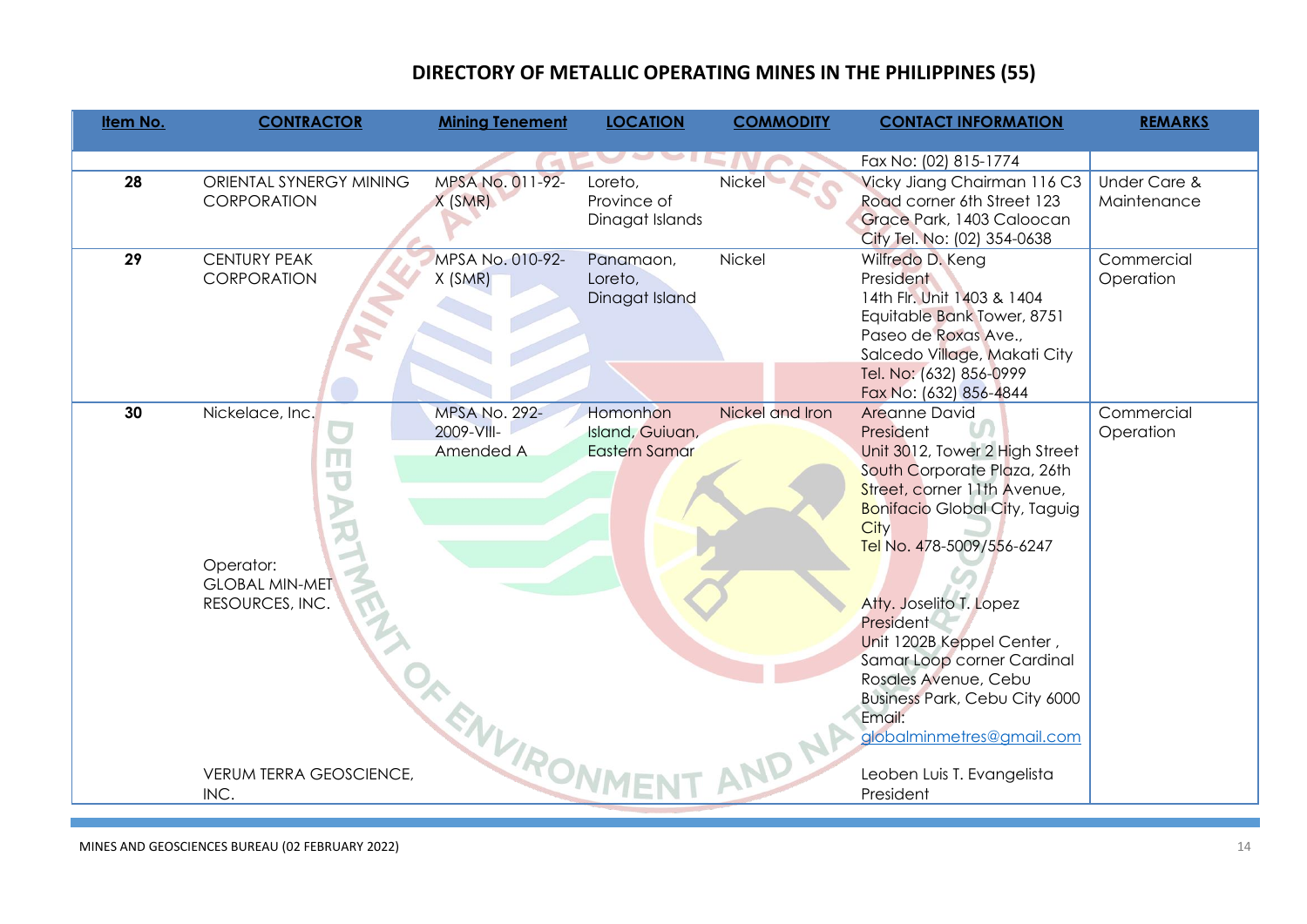| 2908 Raffles Corporate<br>Center<br>ND<br>F. Ortigas Jr. Road, Ortigas<br>Center<br>1605 Pasig City<br>31<br>RIVERBEND CONSOLIDATED<br>Nickel<br><b>MPSA No. 263-</b><br>Nicanor L. Escalante<br>Commercial<br>Banaybanay,<br>MINING CORPORATION.<br>2008-XI<br>President<br>Operation<br>Davao<br>Unit 1602, 16th Floor, 139<br>(Amended I) B<br>Oriental and<br>Corporate Center, 139<br>Pantukan,<br>Compostela<br>Valero Street, Makati City<br>Valley<br>Josue A. Lapitan<br><b>Operator: ARC NICKEL</b><br>RESOURCES, INC.<br>President<br>Unit 1718, High Street South<br>Corporate Plaza<br>Tower 1, 26th Street corner<br>m<br>9th Street<br>$\overline{\mathbf{U}}$<br>Fort Bonifacio, Taguig City<br>$\mathcal{P}$<br>Tel. No. (02) 353-5700<br>CP No. 0917-500-9856<br>$\overline{\lambda}$<br>email:<br>joslapitan@yahoo.com<br>32<br><b>EMIR MINERAL RESOURCES</b><br>SMP No. 001-2015<br>Guiuan,<br>Mr. Mariano V. Araneta<br>Commercial<br><b>Nickel</b><br>CORPORATION<br><b>Eastern Samar</b><br>President<br>Operation<br>(Renewal)<br>Goldrich Compound,<br>Marcos Highway, Poblacion,<br>Tuba, Benguet<br><b>IRON MINES (4)</b><br><b>VINCENT TAN TIONG</b><br>MPSA No. 290-<br><b>Under Care and</b><br>MacArthur and<br>Vincent Tan Tiong<br>Iron<br>2009-VIII<br>Contractor<br>Javier, Leyte<br>Maintenance<br>Fort Ilocandia, Barangay - 34,<br><b>VIRON</b><br>Calayab, Laoag City; Unit 5,<br>Cathedral Heights, 32-E Sta | Item No. | <b>CONTRACTOR</b> | <b>Mining Tenement</b> | <b>LOCATION</b> | <b>COMMODITY</b> | <b>CONTACT INFORMATION</b> | <b>REMARKS</b> |
|------------------------------------------------------------------------------------------------------------------------------------------------------------------------------------------------------------------------------------------------------------------------------------------------------------------------------------------------------------------------------------------------------------------------------------------------------------------------------------------------------------------------------------------------------------------------------------------------------------------------------------------------------------------------------------------------------------------------------------------------------------------------------------------------------------------------------------------------------------------------------------------------------------------------------------------------------------------------------------------------------------------------------------------------------------------------------------------------------------------------------------------------------------------------------------------------------------------------------------------------------------------------------------------------------------------------------------------------------------------------------------------------------------------------------------------------------|----------|-------------------|------------------------|-----------------|------------------|----------------------------|----------------|
|                                                                                                                                                                                                                                                                                                                                                                                                                                                                                                                                                                                                                                                                                                                                                                                                                                                                                                                                                                                                                                                                                                                                                                                                                                                                                                                                                                                                                                                      |          |                   |                        |                 |                  |                            |                |
|                                                                                                                                                                                                                                                                                                                                                                                                                                                                                                                                                                                                                                                                                                                                                                                                                                                                                                                                                                                                                                                                                                                                                                                                                                                                                                                                                                                                                                                      |          |                   |                        |                 |                  |                            |                |
|                                                                                                                                                                                                                                                                                                                                                                                                                                                                                                                                                                                                                                                                                                                                                                                                                                                                                                                                                                                                                                                                                                                                                                                                                                                                                                                                                                                                                                                      |          |                   |                        |                 |                  |                            |                |
|                                                                                                                                                                                                                                                                                                                                                                                                                                                                                                                                                                                                                                                                                                                                                                                                                                                                                                                                                                                                                                                                                                                                                                                                                                                                                                                                                                                                                                                      |          |                   |                        |                 |                  |                            |                |
|                                                                                                                                                                                                                                                                                                                                                                                                                                                                                                                                                                                                                                                                                                                                                                                                                                                                                                                                                                                                                                                                                                                                                                                                                                                                                                                                                                                                                                                      |          |                   |                        |                 |                  |                            |                |
|                                                                                                                                                                                                                                                                                                                                                                                                                                                                                                                                                                                                                                                                                                                                                                                                                                                                                                                                                                                                                                                                                                                                                                                                                                                                                                                                                                                                                                                      |          |                   |                        |                 |                  | Ignacia St., New Manila,   |                |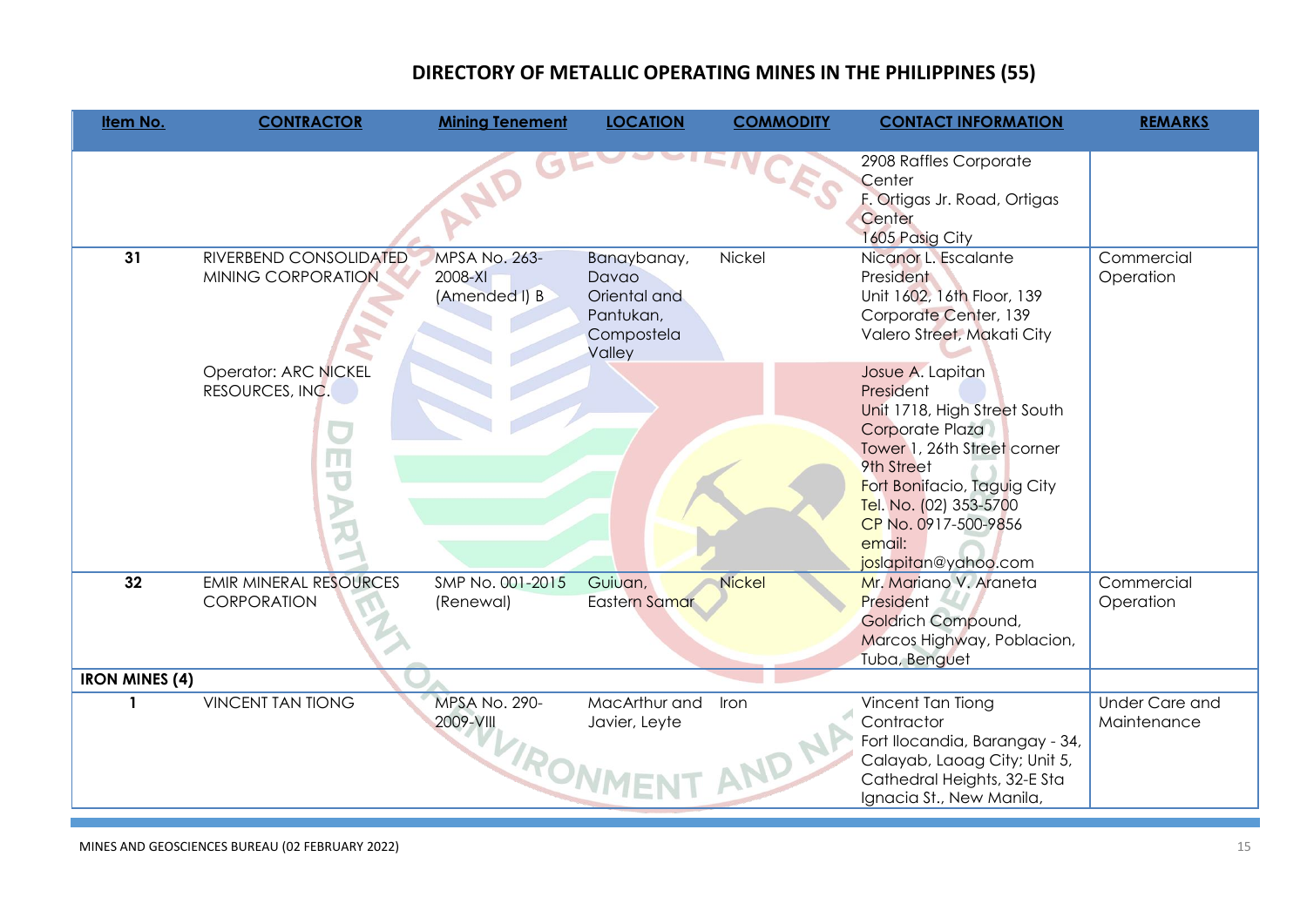| Item No.     | <b>CONTRACTOR</b>                                                                                              | <b>Mining Tenement</b>            | <b>LOCATION</b>                                                    | <b>COMMODITY</b> | <b>CONTACT INFORMATION</b>                                                                                                                                                                        | <b>REMARKS</b>           |
|--------------|----------------------------------------------------------------------------------------------------------------|-----------------------------------|--------------------------------------------------------------------|------------------|---------------------------------------------------------------------------------------------------------------------------------------------------------------------------------------------------|--------------------------|
|              | Operator: NICUA<br><b>CORPORATION</b>                                                                          | AND                               |                                                                    |                  | Quezon City<br>Mr. Frank N. Lubbock<br>President<br>3rd Fl., Bloomingdale Plaza,<br>Shaw Boulevard, Pasig City                                                                                    |                          |
| $\mathbf{2}$ | <b>STRONGBUILT (MINING)</b><br>DEVELOPMENT CORP.<br>Operator:<br><b>MACARTHUR IRON</b><br>PROJECTS CORPORATION | <b>MPSA No. 254-</b><br>2007-VIII | Dulag and<br>Mayorga,<br>MacArthur,<br>Javier and<br>Abuyog, Leyte | Iron             | Chandran R. Rama<br>President<br>Unit 202 Lilangs Bldg., M.L.<br>Quezon Ave., Pajo, Lapu-<br>Lapu City<br>Cel. # 09098727480                                                                      | Commercial<br>operati3on |
| 3            | ATRO MINING-VITALI, INC.                                                                                       | <b>MPSA No. 237-</b><br>2007-IX   | Vitali,<br>Zamboanga<br>City                                       | Iron             | Elson S. Ogario<br>President<br>Valeros Bldg., Mialim, Vitali<br>Proper, Zamboanga City<br>Unit 2103, Trade and<br>Financial Tower, 7th Ave.,<br>Corner 32nd St., BGC, 1634<br><b>Taguig City</b> | Commercial<br>operation  |
| 4            | ORE ASIA MINING AND<br><b>DEVELOPMENT</b><br><b>CORPORATION</b>                                                | SMP No. 2013-01<br>ENVIRO'        | Doña<br>Remedios<br>Trinadad,<br><b>Bulacan</b>                    | Iron             | James G. Ong<br>President<br>Unit 304 Grace Building,<br>Ortigas Avenue, Brgy.<br>Greenhills, 1502 San Juan<br>City<br>Tel. No. (02) 8721-0883; 8725-                                             | Commercial<br>Operation  |